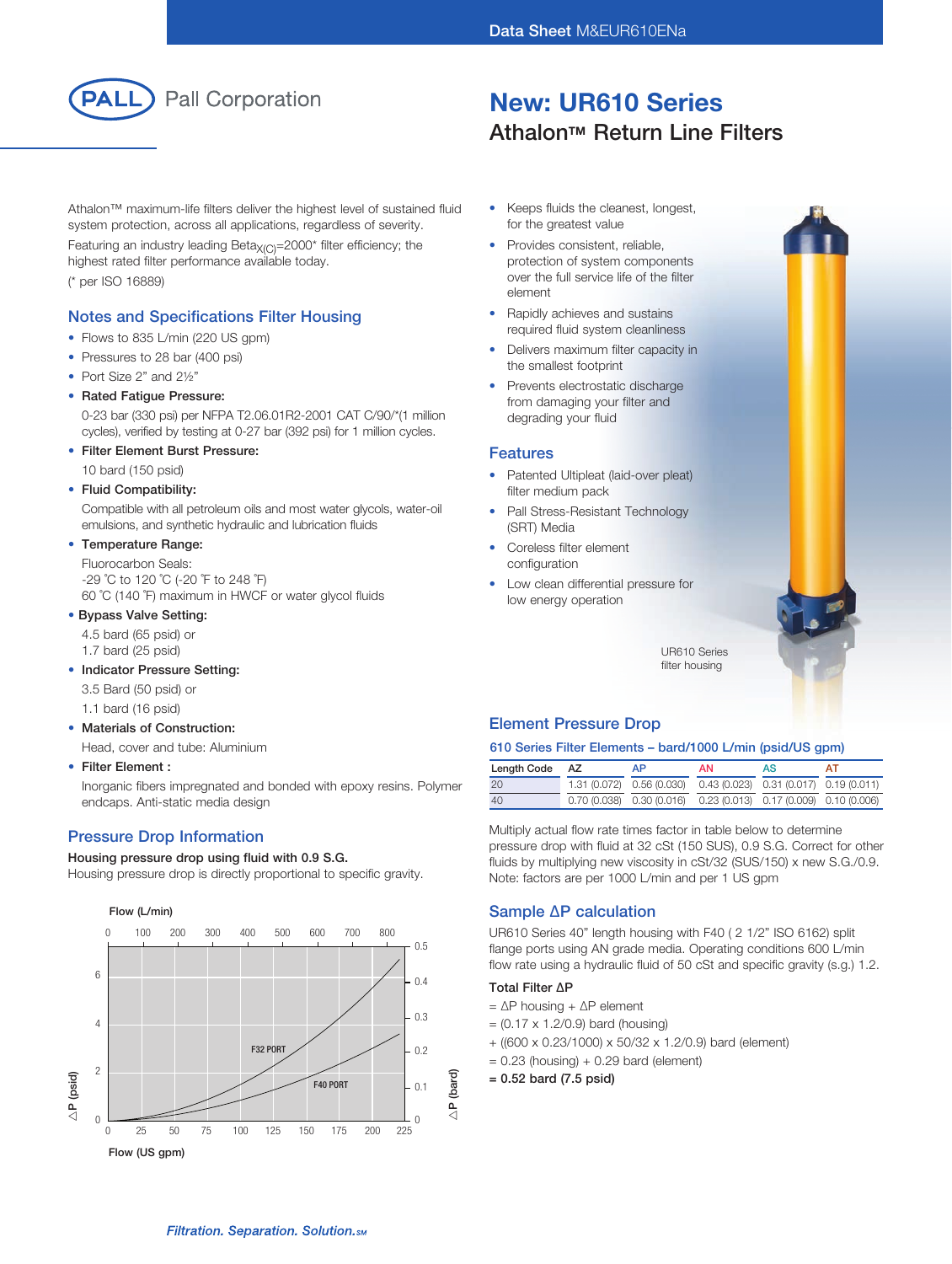# Ordering Information

## For new installations, select one complete part number from each section below

# Section 1 Housing P/N: UR610



Note: Pall Athalon filter housings are supplied without filter elements or warning devices fitted. Never operate the filter unless a filter element is fitted and all warning device ports are sealed.

Note: Z indicates fluorocarbon seals are standard. Other options are available; contact Pall. Housing P/N designates indicator port fitted with a plastic shipping plug.

### Table A

| Port & Length Options |
|-----------------------|
| Tables 1, 2 and 3     |
| A3220Z                |
| A3240Z                |
| C3220Z                |
| C3240Z                |
| D3220Z                |
| D3240Z                |
| D4020Z                |
| D4040Z                |
| F3220Z                |
| F3240Z                |
| F4020Z                |
| F4040Z                |

### Table 1: Housing Port Options

| Code | Port Style                |
|------|---------------------------|
| А    | SAE J1926 straight thread |
|      | BSP ISO 228 threads       |
|      | Flange J518C code 61      |
|      | ISO 6162 split flange     |

| Table 2: Port Size |                        |      | Table 3: Housing Length and Seal Options |  |  |
|--------------------|------------------------|------|------------------------------------------|--|--|
| Code               | Port Style             | Code | Length and Seal Material                 |  |  |
| 32                 | 2" nominal             | 20Z  | 20" nominal length, fluorocarbon seals   |  |  |
| 40                 | $2\frac{1}{2}$ nominal | 40Z  | 40" nominal length, fluorocarbon seals   |  |  |
|                    |                        |      |                                          |  |  |

## Table 4: Bypass Valve and Service Options

| Code           | <b>Bypass Valve and Service Type</b>           |
|----------------|------------------------------------------------|
| $\overline{A}$ | 1.7 bard (25 psid) bypass valve, cover service |
| G              | 4.5 bard (65 psid) bypass valve, cover service |
| N              | No bypass valve                                |

# Seal Kit P/N: SR610SKZ

\*Other seal material options are available; Contact Pall.

# Section 2 Element P/N: UE 610

Note: Z indicates fluorocarbon seals are standard. Table 5 Table 3 Other options are available; contact Pall.

### Table 5: Filter Element Options

| Code | $\beta_{X(C)} \ge 2000$ based on ISO 16889 | CST Rating* |
|------|--------------------------------------------|-------------|
| AZ   | 3                                          | 07/04/01    |
| AP   | 5                                          | 11/08/03    |
| AN   |                                            | 13/09/04    |
| AS   | 12                                         | 15/11/06    |
| AT   | 25                                         | 16/14/08    |

\* CST: Cyclic Stabilization Test to determine filter rating under stress conditions, based on SAE ARP4205

# Section 3 (At least one Differential Pressure Indicator or 'B' type blanking plug must be ordered)

# Differential Pressure Indicator P/N:

| <b>RC</b> |         |         |  |
|-----------|---------|---------|--|
|           | Table 6 | Table 7 |  |

Note: If no differential pressure indicator is selected, 'B' type blanking plug (P/N HC9000A104Z) must be ordered separately and fitted to replace the plastic shipping plug.

Note: Z indicates fluorocarbon seals are standard. Other options are available; contact Pall.

### Table 6: Indicator Options

| Code  | <b>Brass Option indicator</b>                      |  |
|-------|----------------------------------------------------|--|
| A218M | Electrical switch (SPDT) with Hirschmann connector |  |
| A218R | Electrical switch (SPDT) with Hirschmann connector |  |
|       | with Red and Green LED indicators                  |  |
| A219D | Visual indicator                                   |  |
| Code  | Stainless Steel indicator                          |  |
|       |                                                    |  |
| 778N  | Visual filter with thermal lockout                 |  |
| 861C* | Electrical switch (SPDT) with Hirschmann connector |  |

Other options available; contact Pall. 771B Electrical switch (SPDT) with 3-pin

\* Requires YM suffix after SS code from Table 7.

#### Table 7: Indicator Pressue Setting Option

| Code | Valve                                                         |
|------|---------------------------------------------------------------|
| 084  | For 'A' Valve Option - Housings (1.1 bard - 16 psid)          |
| 091  | For 'G' and 'N' Valve Options - Housings (3.5 bard - 50 psid) |
|      | Other setting options are available: contact Pall.            |

Other setting options are available; contact Pall.

### Table 8: Differential Pressure Indicator Material

| Code | Description                                                                                                 |  |
|------|-------------------------------------------------------------------------------------------------------------|--|
| Omit | If Brass indicator is chosen in Table 6                                                                     |  |
| SS   | If Stainless Steel Indicator is chosen in Table 6.                                                          |  |
|      | Note: SS indicator is recommended for high pressure cycle<br>applications with pressure >200 bar (3000 psi) |  |

Other setting options are available; contact Pall.